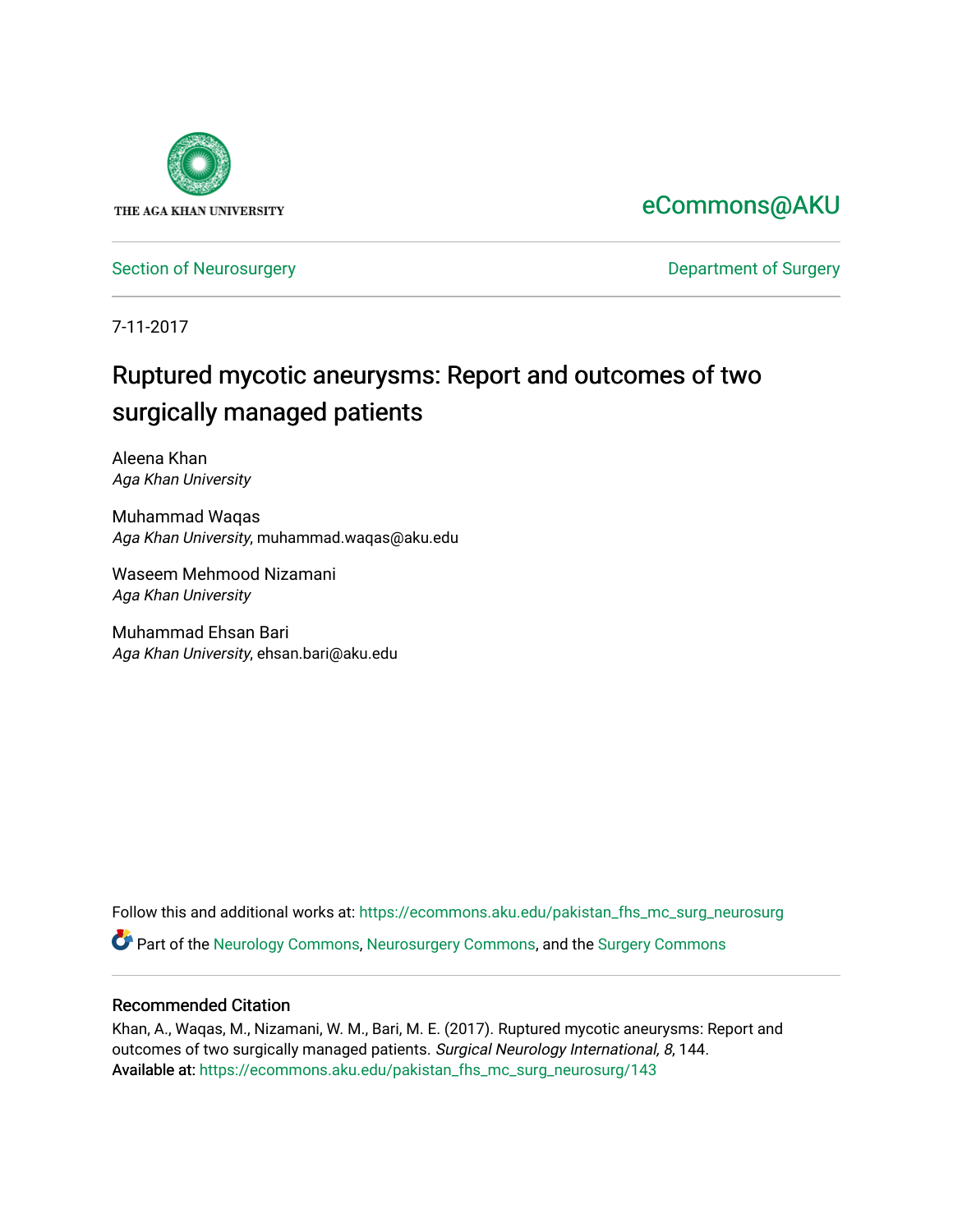



Surg Neurol Int. 2017; 8: 144. Published online 2017 Jul 11. doi: [10.4103/sni.sni\\_78\\_17](https://dx.doi.org/10.4103%2Fsni.sni_78_17) PMCID: PMC5523478 PMID: [28781921](https://www.ncbi.nlm.nih.gov/pubmed/28781921)

## Ruptured mycotic aneurysms: Report and outcomes of two surgically managed patients

[Aleena](https://www.ncbi.nlm.nih.gov/pubmed/?term=Khan%20A%5BAuthor%5D&cauthor=true&cauthor_uid=28781921) Khan, [Muhammad](https://www.ncbi.nlm.nih.gov/pubmed/?term=Bari%20ME%5BAuthor%5D&cauthor=true&cauthor_uid=28781921) Waqas, Waseem M. [Nizamani,](https://www.ncbi.nlm.nih.gov/pubmed/?term=Nizamani%20WM%5BAuthor%5D&cauthor=true&cauthor_uid=28781921) and <u>Muhammad E. Bari</u>້

Department of Neurosurgery, Aga Khan University Hospital, Karachi, Pakistan Aleena Khan: [aleenakhan93@gmail.com](mailto:dev@null); Muhammad Waqas: [shaiq\\_waqas@hotmail.com;](mailto:dev@null) Waseem M. Nizamani: [dr\\_waseemayub@hotmail.com;](mailto:dev@null) Muhammad E. Bari: [ehsan.bari@aku.edu](mailto:dev@null) Corresponding author \*

Received 2017 Feb 20; Accepted 2017 Apr 21.

[Copyright](https://www.ncbi.nlm.nih.gov/pmc/about/copyright/) : © 2017 Surgical Neurology International

This is an open access article distributed under the terms of the Creative Commons Attribution-NonCommercial-ShareAlike 3.0 License, which allows others to remix, tweak, and build upon the work non-commercially, as long as the author is credited and the new creations are licensed under the identical terms.

This article has been [cited](https://www.ncbi.nlm.nih.gov/pmc/articles/PMC5523478/citedby/) by other articles in PMC.

### Abstract

#### Background:

Mycotic aneurysm is a rare potentially life-threatening complication of infective endocarditis (IE). Little data is available on the management and outcomes of ruptured mycotic aneurysms with large intracerebral hematoma. Few cases have been described on the management of mycotic aneurysm in the presence of life-threatening hematoma and mass effect.

## Case Description:

We are presenting two cases of ruptured mycotic aneurysm with intracerebral hematoma and impending brain herniation. Both patients had signs of high intracranial pressure and required urgent surgical evacuation of clot. One patient survived while the other patient expired soon after surgery.

## Conclusion:

Mycotic aneurysm of middle cerebral artery (MCA) in IE with intracranial hemorrhage is rare and urgent surgical decompression, and aneurysmal clipping can be lifesaving.

**Keywords:** Infective endocarditis, intracranial hemorrhage, mycotic aneurysm, neurosurgical emergency, rheumatic heart disease

## **INTRODUCTION**

Intracranial mycotic aneurysms are a rare complication of infective endocarditis (IE) associated with profound morbidity and mortality.[[2](#page-6-0)] Septic emboli from the heart seed to distant vessels, resulting in vascular wall infection, necrosis, and mycotic aneurysm formation. There is a high risk of aneurysmal rupture leading to intracranial hemorrhage. Standard treatment consists of antibiotic therapy combined

Go to:

Go to:

Go to: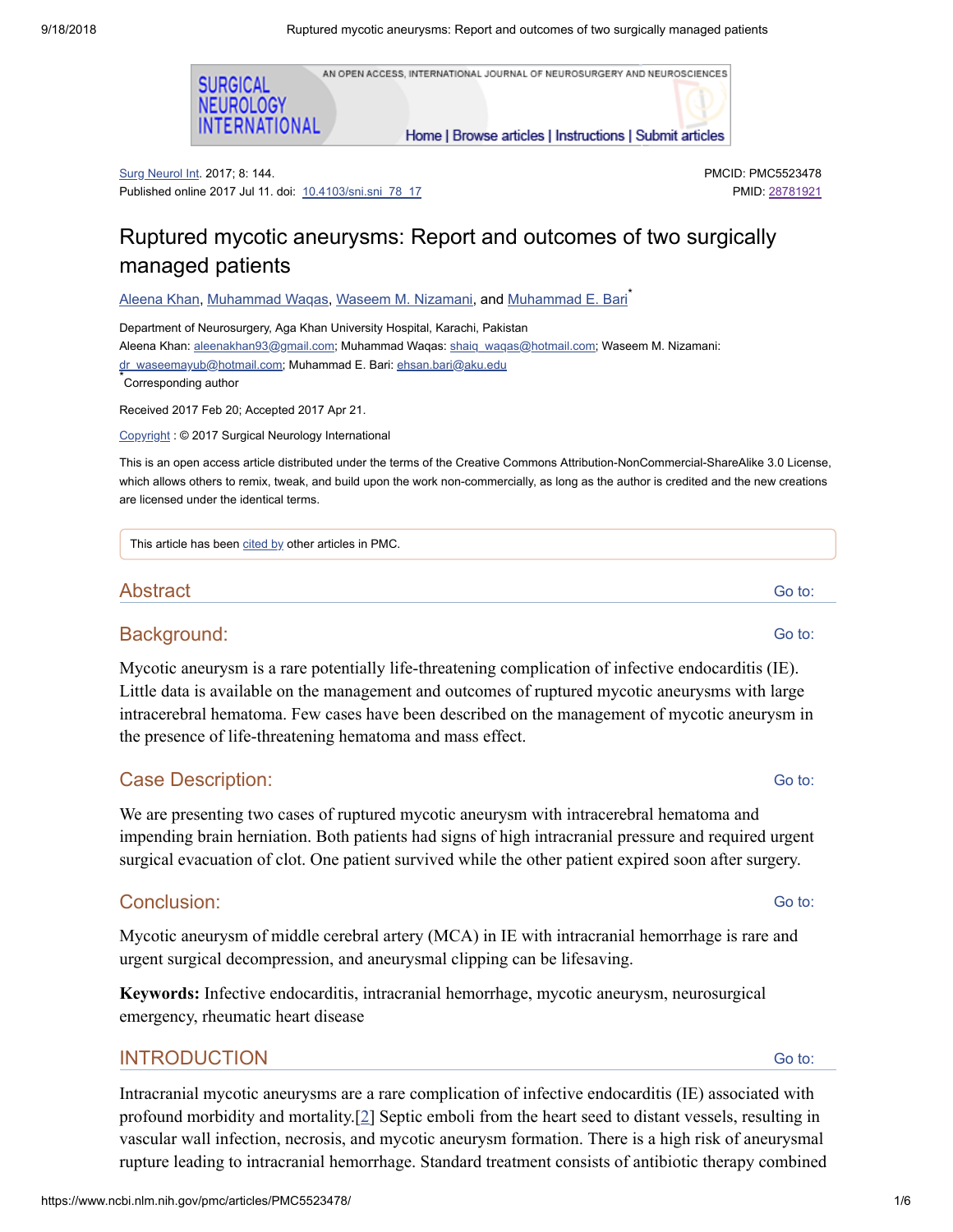with surgical debridement of necrotic tissue.[\[2\]](#page-6-0) Ruptured aneurysm may require endovascular coiling or surgical clipping. Few cases have been described on the management of mycotic aneurysm in the presence of life-threatening hematoma and mass effect. We report two cases of IE complicated by ruptured intracerebral mycotic aneurysm with life-threatening mass effect.

## CASE DESCRIPTION

Go to:

## Case 1

Clinical presentation A 16-year-old female student presented in emergency department (ED) with sudden severe, throbbing right-sided headache followed by an episode of seizure involving jerky movements of left side of her body. Two months earlier, she had been diagnosed with rheumatic heart disease, and was taking antibiotics for IE for 1 month. Although she had not spiked fever in the past 3 days, she had been intermittently febrile for 6 months. Her initial blood cultures had revealed *Streptococcus mitis* growth.

On examination, she was drowsy, with no eye opening. She was localizing from her right side. Her pupils were equal and reactive. The pulse rate was regular (98 beat per minute) and blood pressure was 122/76 mm Hg. Cardiac auscultation revealed normal first and second heart sounds, a pansystolic murmur in the mitral region and S3 gallop rhythm.

Investigations At the time of admission, her hemoglobin was 8.9 gm/dL and leukocyte count was elevated (22.7  $\times$  109/mm<sup>3</sup>). Erythrocyte sedimentation rate (ESR) and C-reactive protein (CRP) were 102 mm/h and 6.2 mg/dL, respectively. Blood cultures were found to grow *Streptococcus mitis*. Transthoracic echocardiograph showed a severely dilated left atrium, moderate mitral, and tricuspid regurgitation with an echogenic area measuring  $12 \times 8$  mm in size located on mitral valve consistent with vegetation. Electroencephalogram showed asymmetric electrical activity with right-sided suppression.

On magnetic resonance imaging (MRI), a large intraparenchymal hematoma was identified in the right temporoparietal region with intraventricular extension, mass effect, and midline shift. A small enhancing focus was seen in M2 segment of right middle cerebral artery (MCA) likely representing mycotic aneurysm [*[Figure](https://www.ncbi.nlm.nih.gov/pmc/articles/PMC5523478/figure/F1/) 1*].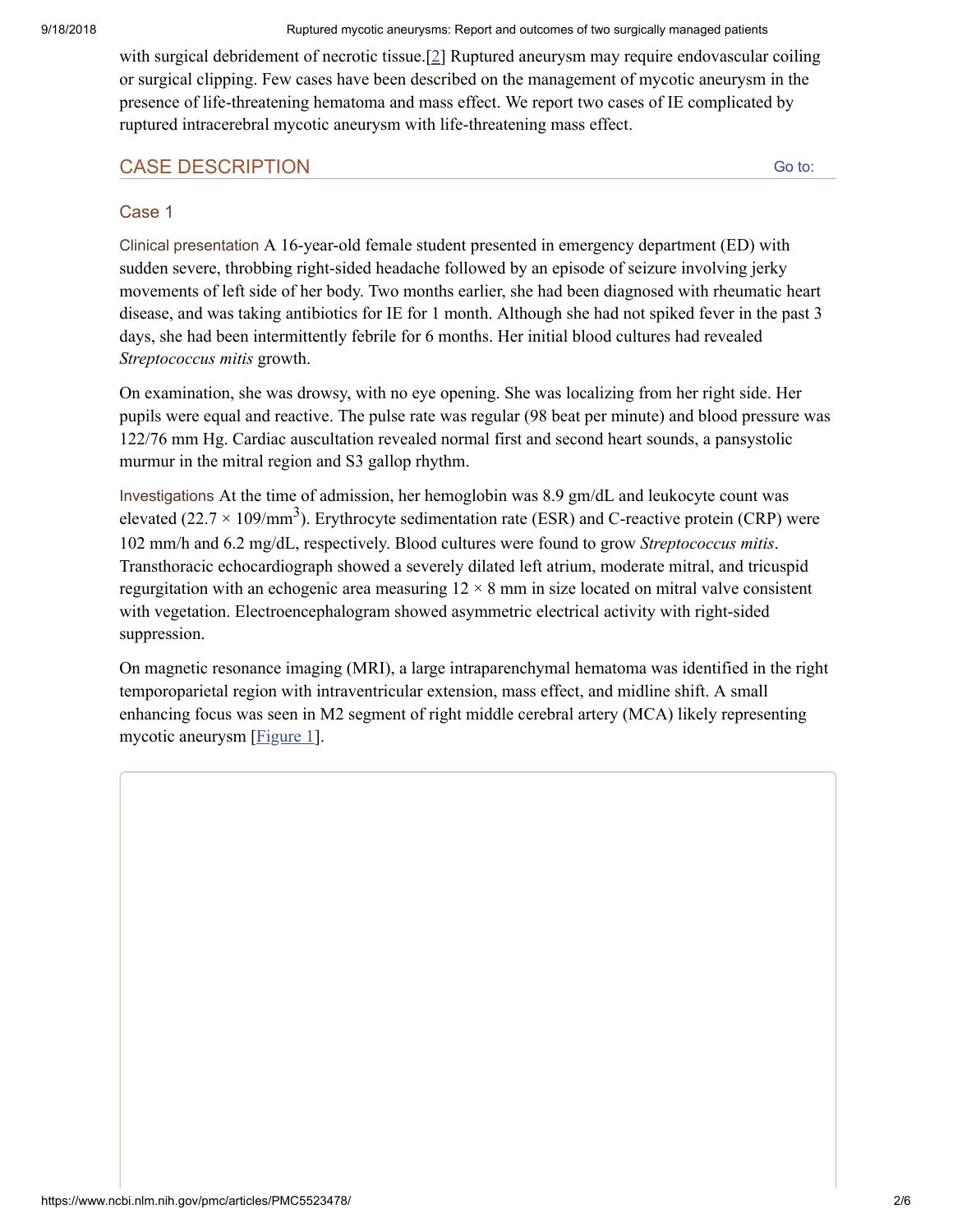

#### [Figure](https://www.ncbi.nlm.nih.gov/pmc/articles/PMC5523478/figure/F1/) 1

(a-e) Axial T2WI and coronal FLAIR shows right sided intraparenchymal hematoma causing mass effect and midline shift. (c) Signal dropout is best demonstrated on axial SWI. (e and d) Post contrast T1WI and MRA axial images shows right MCA mycotic aneurysm

Treatment Due to a sudden decrease in responsiveness soon after arrival, she was sedated, intubated, and admitted to the intensive care unit (ICU). She was started on meropenem (1 gram every 8 hours) and vancomycin (1 gram every 12 hours). Over few hours her neurological status got worse. Pupils became anisocoric and motor response dropped to bilateral abnormal extension. Family after much delay consented for surgery. A right frontotemporal craniotomy was performed for clot evacuation. As soon as the duratomy was performed brain tissue started herniating out of bone defect. Normal parenchyma of frontal and temporal lobe had to be resected along with clot evacuation to enable wound closure. A fusiform aneurysm was noticed in M3 part of MCA which we left unclipped as the patient did not seem salvageable. Wound was closed rapidly without bone flap. She was shifted to ICU where she did not show any improvement. Family was explained poor prognosis and ventilator support was withdrawn gradually.

Outcome and follow-up Patient expired over next 24 hours.

#### Case 2

Clinical presentation A 30-year-old male presented in ED with right hemiparesis and slurred speech for 1 day. He had been intermittently febrile for the past 5–6 months and was diagnosed with IE 6 weeks prior to presentation, for which he was receiving intravenous antibiotics.

On examination, he was afebrile. His heart rate was 100 beats per minute (bpm) and blood pressure was 100/50 mm Hg. He had mild clubbing (Grade 1), with an otherwise unremarkable general examination. He was drowsy, disoriented, and unable to follow commands. He had eye opening to command and localized from his left side.

#### Investigations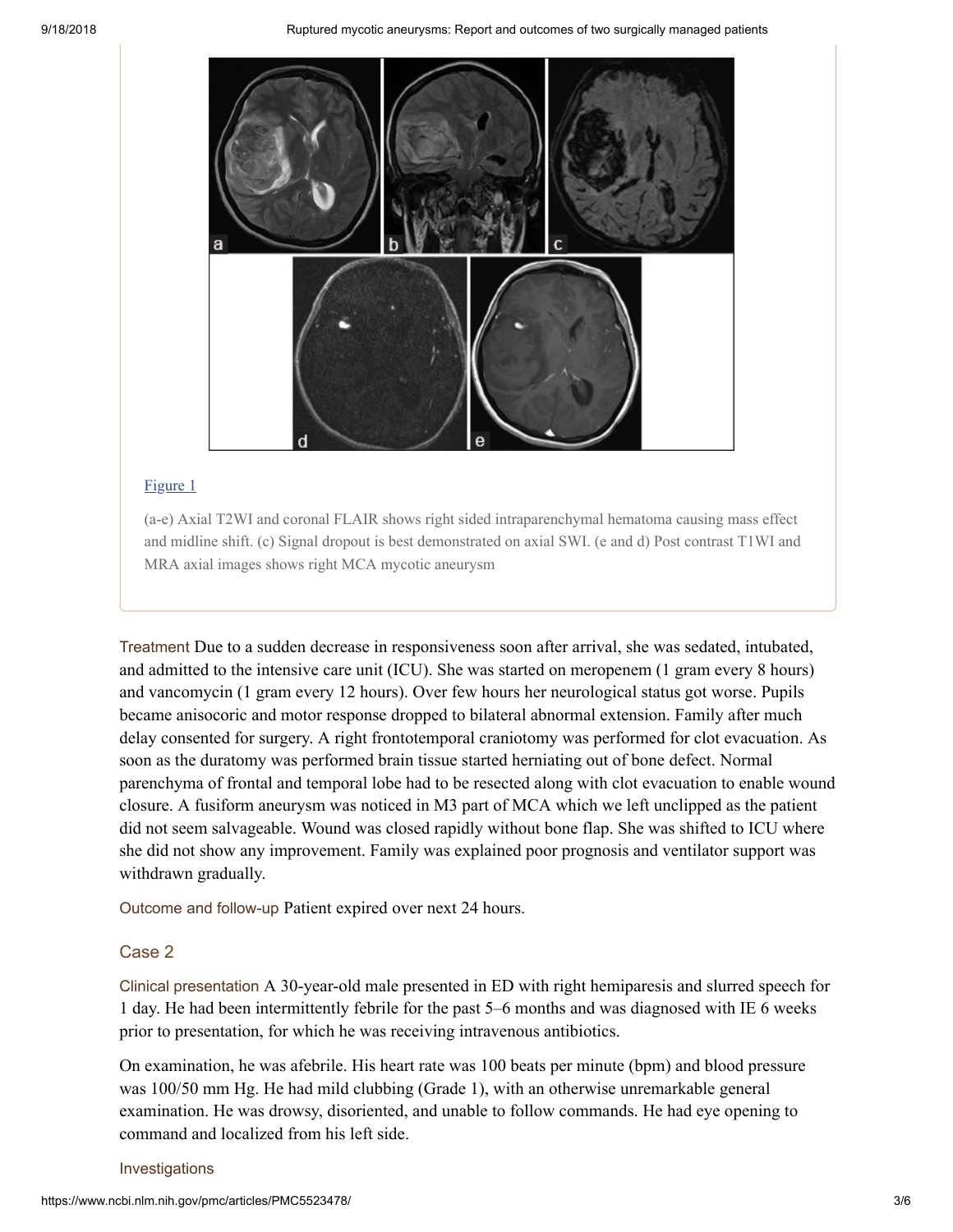Initial blood work up showed hemoglobin of 11.6 gm/dL. Leukocyte count was elevated (i.e.,  $13.9 \times$ 109/mm<sup>3</sup>). Blood cultures did not grow any organism. ESR was 79. Transthoracic echocardiography showed vegetations on the aortic valve measuring  $22 \text{ mm} \times 13 \text{ mm}$  and mitral valve measuring  $20 \text{ mm}$  $\times$  11 mm. Preliminary MRI suggested acute hemorrhagic infarction of left MCA with significant cerebral edema, midline shift, and mass effect. CT angiogram of brain exhibited a fusiform aneurysm of posterior sylvian branch of left MCA [\[Figure](https://www.ncbi.nlm.nih.gov/pmc/articles/PMC5523478/figure/F2/) 2].



#### [Figure](https://www.ncbi.nlm.nih.gov/pmc/articles/PMC5523478/figure/F2/) 2

(a-e) Axial T2WI & DWI shows large left sided intraparenchymal hematoma with left MCA territory infarction. (b and e) Post contrast T1WI and MIP CT angiogram shows left MCA aneurysm

Treatment Initially, a conservative approach was employed with administration of antibiotics (meropenem 1 gram every 8 hours and vancomycin 1 g every 12 hours). On second day of admission we observed a drop in motor and verbal response. Glasgow coma scale dropped from 10 to 8. He was rushed to theatre immediately where frontotemporal decompressive craniectomy was done, clot evacuated and aneurysm of M3 clipped. Postoperatively he was shifted to ICU where he started showing gradual improvement. Over a week he started obeying commands and started moving left side. Cranioplasty was performed after 3 months. He was managed with a multidisciplinary approach with cardiothoracic surgery and infectious disease department.

Outcome and follow-up Good recovery with mild residual disability was noted at 6 months follow-up.

#### **DISCUSSION**

Go to:

Symptomatic neurological manifestations are seen in 35% of IE patients.[[9](#page-6-1)] Septic emboli are known to dislodge from heart and occlude vasa vasorum of intracerebral vasculature, extending infection through intima. Subsequent necrosis of the adventitia and media, and dilation of vessel wall causes mycotic aneurysmal formation.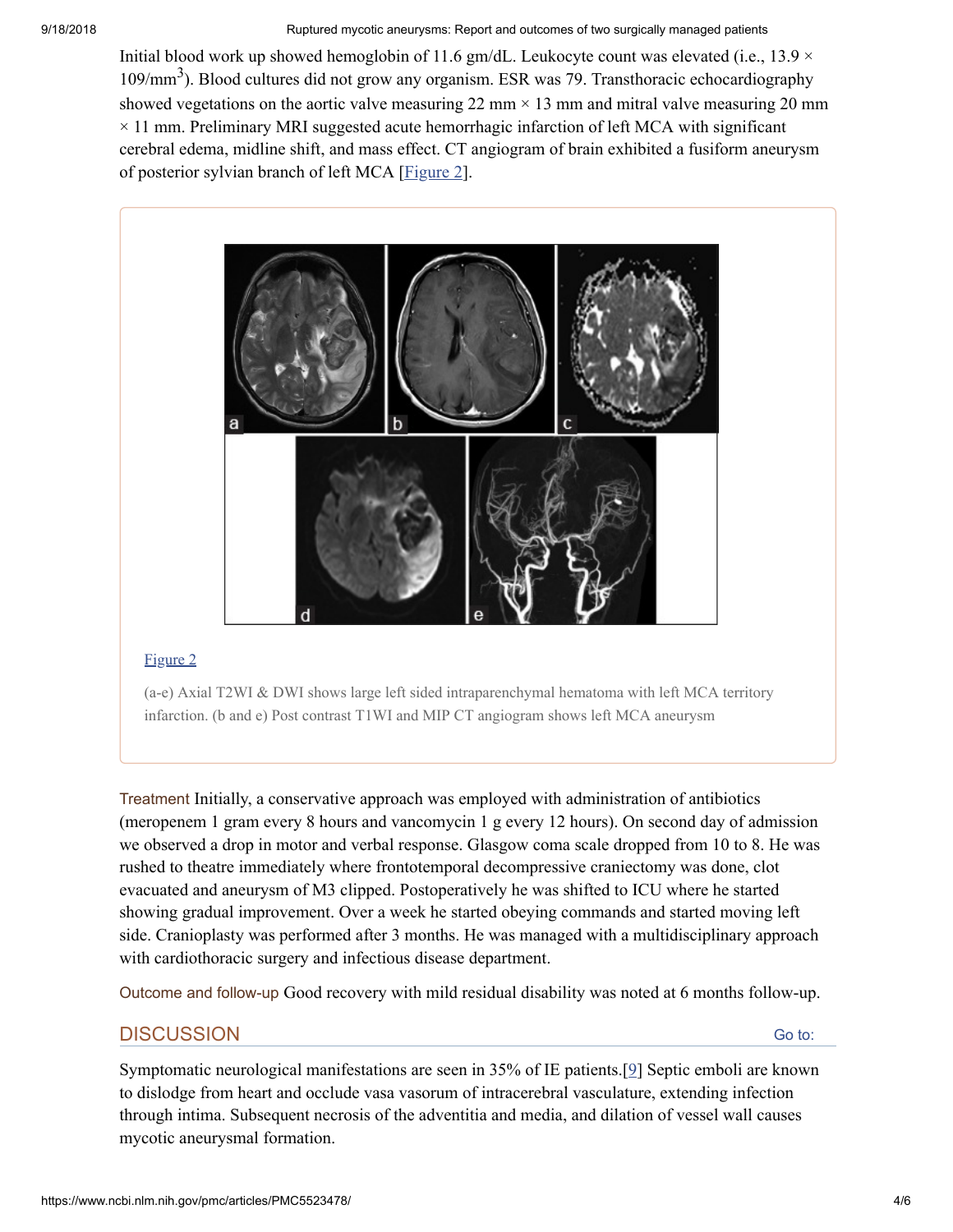We have described two cases of ruptured mycotic aneurysm with large intracerebral hematomas causing immediate threat to life. A review of literature revealed that rupture rates vary from <2% to 72%.[\[2](#page-6-0),[5](#page-6-2)[,6](#page-6-3)[,8\]](#page-6-4) Due to impending herniation both patients underwent surgery with different outcomes. The main purpose of surgery was temporal decompression and clot evacuation to prevent brain stem compression. In case 2, patient survived the acute effects of hematoma because of early intervention. The other patient presented in a poor neurological condition. The intervention was delayed for several hours because of delay in MRI and then failure of family to arrive at an early decision. We believe that a CT scan instead of an MRI was the more appropriate investigation for patient in case 1. Mortality rates have been reported up to 30% for unruptured and 80% for ruptured mycotic aneurysms.[[2](#page-6-0),[4](#page-6-5)[,5](#page-6-2)] Several authors have recommended cerebral angiogram in patients presenting with any neurological deficit.

These cases are unique in several respects. Allen *et al*. have presented the largest case series of mycotic aneurysms so far with 26 patients.[[1\]](#page-6-6) Of them 60% had rupture but only five patients required clipping of aneurysm. Only eight patients had intraparenchymal hemorrhage.[[1\]](#page-6-6) The series did not elaborate upon urgent need of surgery and clot evacuation in any of these cases.

There are several other case reports of mycotic aneurysms, but very few have described ruptured mycotic aneurysm with impending herniation.

In a series by Kannoth *et al*. 10 patients had mycotic aneurysm due to IE.[[5](#page-6-2)] In his cohort of 25 mycotic aneurysm patients five had early surgery yet no case of emergent surgical procedure for decompression and aneurysmal repair was elaborated in the series.[[5](#page-6-2)]

Mycotic aneurysms rarely present with subdural hematoma as seen in our case 2. Only 10 such cases have been reported.<sup>[[2](#page-6-0)]</sup> It must therefore be highlighted that the presence of subdural hematoma does not preclude the need of angiogram in patients with history of endocarditis.

Antibiotics are the mainstay of treatment of unruptured mycotic aneurysms. Literature supports a minimum at 4–6 weeks of antibiotic therapy with serial CT scans and angiography to follow the status of the mycotic aneurysm.[\[3,](#page-6-7)[7\]](#page-6-8) Ruptured aneurysms warrant surgical approach with clipping, endovascular coiling, or aneurysmal trapping, with urgent decompression for those with hematoma and significant mass effect.

## **CONCLUSION**

Mycotic aneurysm of MCA in the setting of IE with intraparenchymal hemorrhage and/or subdural hematoma is rare. An urgent angiogram is warranted in any IE patient presenting with neurological symptoms. If performed timely urgent surgical decompression and aneurysmal clipping can be lifesaving for cases with impending herniation.

## Financial support and sponsorship

Nil.

## Conflicts of interest

There are no conflicts of interest.

## **Footnotes**

[http://surgicalneurologyint.com/Ruptured-mycotic-aneurysms:-Report-and-outcomes-of-two-surgically-managed](http://surgicalneurologyint.com/Ruptured-mycotic-aneurysms:-Report-and-outcomes-of-two-surgically-managed-patients/)patients/

## REFERENCES

Go to:

Go to:

Go to: